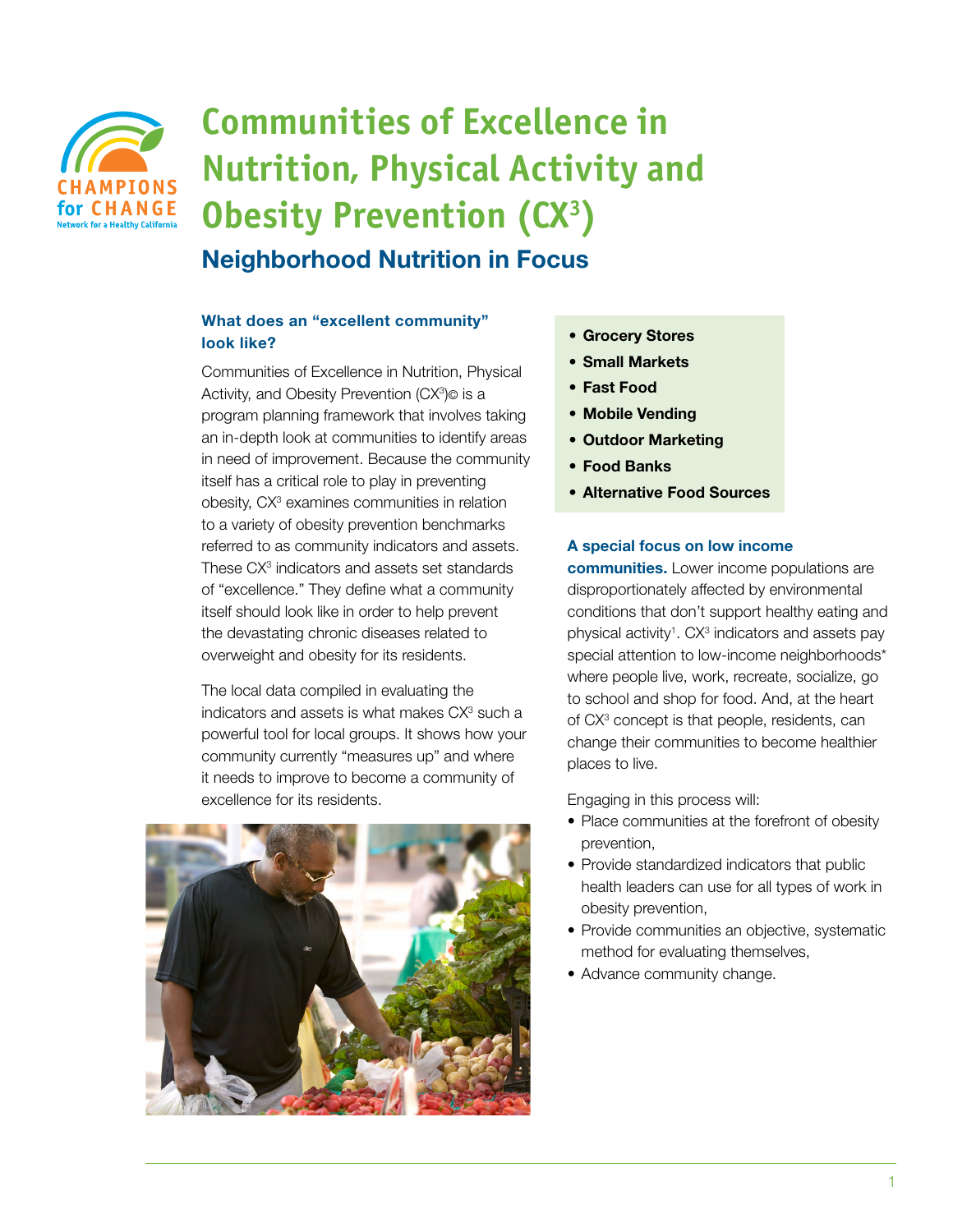



#### CX3 LOCAL HEALTH DEPARTMENTS

Alameda (2006/2012) ▲ Berkeley (2006/2012) ▲ Butte (2013) Contra Costa (2007/2012) Fresno (2012) Humboldt (2011/2013) Imperial (2012) Kern (2006/2012) ▲ Long Beach (2009/2013) Los Angeles (2013) Madera (2013) Marin (2007/2012) Mendocino (2013)

▲Pilot sites

Monterey (2008/2012) Nevada (2013) Orange (2008/2012) Pasadena (2008/2013) Placer (2013) Riverside (2006/2011/2013) ▲ Sacramento (2007/2013) San Bernardino (2006/2013) ▲ San Diego (2007/2012) San Francisco (2012) San Joaquin (2009/2012) San Luis Obispo (2012) San Mateo (2009/2012)

Santa Barbara (2008/2012) Santa Clara (2006/2012) ▲ Santa Cruz (2012) Shasta (2008/2012) Solano (2007/2012) Sonoma (2008/2012) Stanislaus (2008/2012) Sutter (2013) Tehama (2013) Tulare (2009/2012) Ventura (2007/2012) Yolo (2011/2013) Yuba (2013)

#### How does CX<sup>3</sup> work?

 $CX<sup>3</sup>$  is designed for local health departments to use, working in collaboration with neighborhood groups. But others can benefit from using it as well. CX<sup>3</sup> follows four steps:

- 1. Compile localized data to evaluate a community's strengths and weaknesses in relation to CX<sup>3</sup> indicators and assets
- 2. Set priorities based on localized data
- 3. Implement strategic, community-focused action plans
- 4. Evaluate progress over time.

## CX<sup>3</sup> Sites Focus on Neighborhood **Nutrition**

The *Network* has developed tools and methods that focus on the Neighborhood Environment. Together, they can paint a picture of the overall quality of nutrition in the neighborhood...

Are healthy food choices available and accessible to residents of low-income neighborhoods? What is the density of fast food outlets in the neighborhood and around schools? How much and what are the types of nutrition marketing messages around schools?

From 2007 to 2011, 24 *Network*-funded local health departments implemented CX<sup>3</sup>. These *Network* sites have surveyed over 100 low-income neighborhoods in California. Neighborhoods have been urban, rural, suburban, and remote.

Additionally, counties in the Central California Regional Obesity Prevention Project, funded by The California Endowment, and the San Diego County Health Department have used CX3 tools and approaches to further extend use throughout the state. A map of participating local health departments can be found on the CX3 website, [www.cdph.ca.gov/programs/cpns/](http://www.cdph.ca.gov/programs/cpns/Pages/CX3_Main_Navgation.aspx) [Pages/CX3\\_Main\\_Navgation.aspx.](http://www.cdph.ca.gov/programs/cpns/Pages/CX3_Main_Navgation.aspx)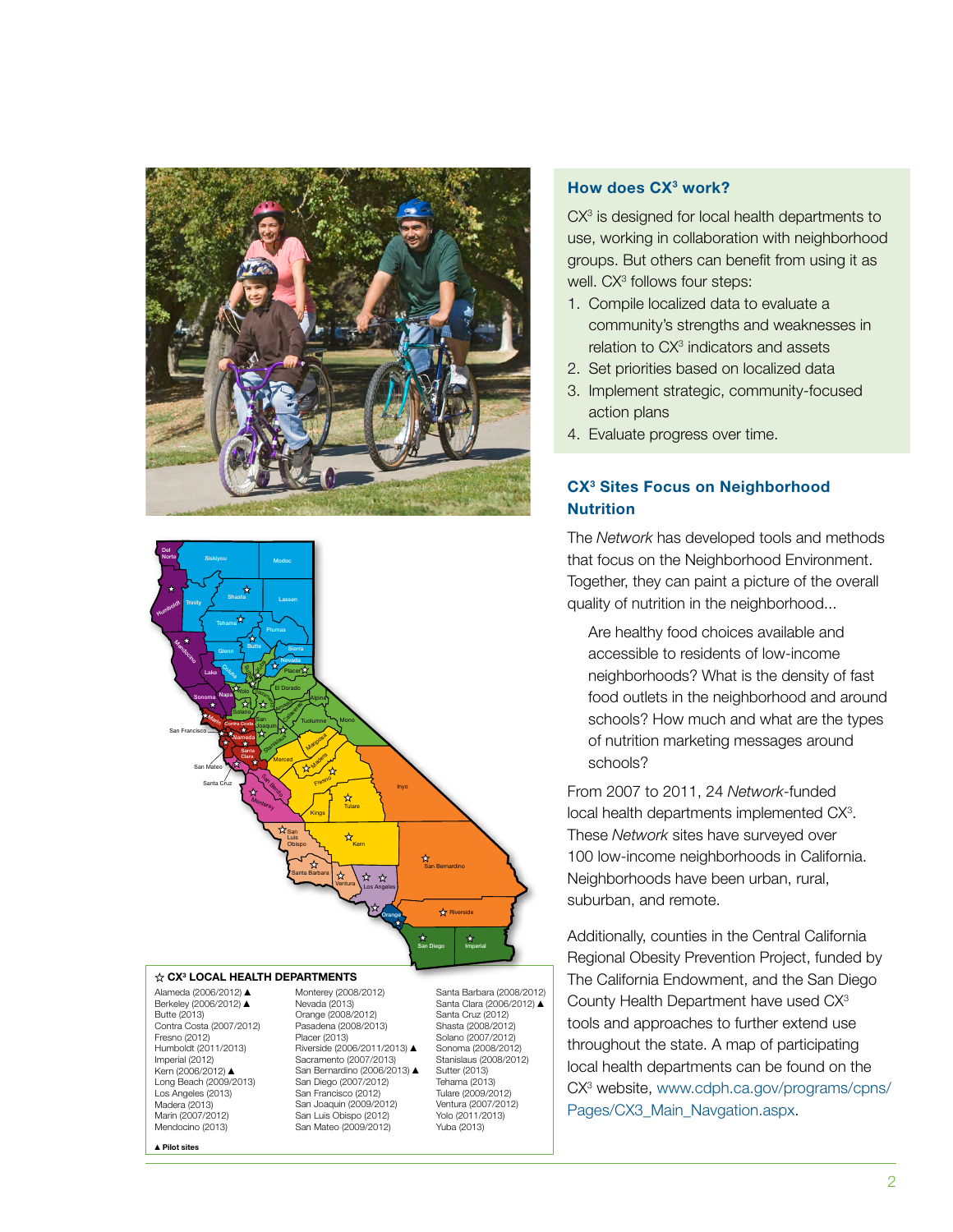

#### CX3 Tools and Methods

CX<sup>3</sup> data collection completes the neighborhood nutrition picture with three snapshots:

#### 1. Mapping!

Data collection starts by using the *Network's* GIS website to sketch a picture of the neighborhoods in terms of access to large food stores, farmers' markets, and density of fast food restaurants, especially around schools.

#### 2. On-the-ground!

Next is an examination of the neighborhoods of interest to more completely understand what is going on at the ground level. It involves looking at the availability of healthy foods in local stores: What is the quality of the food? What types of visual cues or marketing messages are in and around the stores? Are other sources of healthy food available such as farmers' markets', food banks and community gardens? Is the neighborhood "walkable" and safe for shoppers without cars? How many fast food outlets are located close to schools? And so on. This will help better understand how consumers are influenced in their food choices.

#### 3. Informed assets!

The last piece looks at the assets of the health department, its infrastructure, as well as other aspects of the community (e.g., media coverage) that will accomplish desired changes in the neighborhood.

# Where did CX<sup>3</sup> come from?

The Communities of Excellence (CX) framework was developed in 2000 by the California Department of Public Health's (CDPH) Tobacco Control Section, nationally recognized leaders in advancing local policy change. CDPH nutrition and physical activity programs saw the potential of the CX framework for community level interventions to prevent obesity. The *Network* along with WIC, and other CDPH programs, spearheaded the initiative to adapt the CX model for nutrition, physical activity and obesity prevention.

To build the CX<sup>3</sup> framework, extensive literature reviews, expert recommendations from medical, scientific, and health associations and institutions, local practitioner input, and other sources were gleaned for compiling the list of possible community indicators in the seven environments. In 2005, CX<sup>3</sup> was officially launched when over 150 experts, practitioners, and researchers in California and the nation rated 195 community indicators and assets; the indicators of community norms most likely to improve nutrition, food security, and physical activity of residents in low-income communities, and the assets essential to achieving those improvements. The rating process helped identify those indicators and assets considered most critical. These make up the 78 CX<sup>3</sup> Top Picks. These CX<sup>3</sup> Top Picks make up the key indicators or benchmarks for the communities participating in CX<sup>3</sup>. The indicators form the basis for tools and methods to examine if communities are meeting standards of excellence.